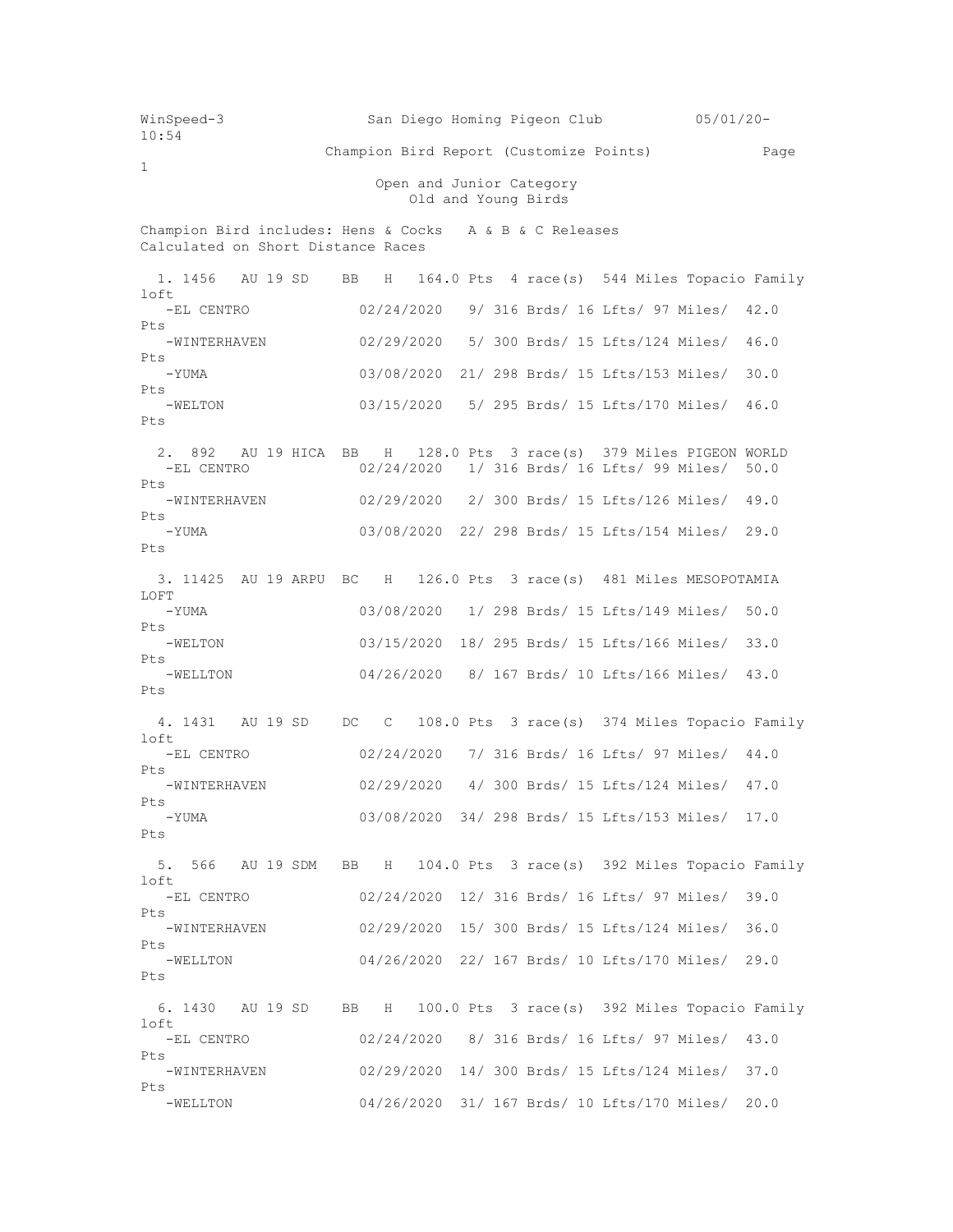7. 511 AU 18 MHL BCSP C 97.0 Pts 3 race(s) 434 Miles MT. HELIX LOFT -WINTERHAVEN 02/29/2020 21/ 300 Brds/ 15 Lfts/120 Miles/ 30.0 Pts -YUMA 03/08/2020 29/ 298 Brds/ 15 Lfts/148 Miles/ 22.0 Pts -WELLTON 04/26/2020 6/ 167 Brds/ 10 Lfts/166 Miles/ 45.0 Pts 8. 1462 AU 19 SD BC H 91.0 Pts 3 race(s) 374 Miles Topacio Family loft -EL CENTRO 02/24/2020 31/ 316 Brds/ 16 Lfts/ 97 Miles/ 20.0 Pts -WINTERHAVEN 02/29/2020 16/ 300 Brds/ 15 Lfts/124 Miles/ 35.0 Pts -YUMA 03/08/2020 15/ 298 Brds/ 15 Lfts/153 Miles/ 36.0 Pts 9. 893 AU 19 HICA BC H 88.0 Pts 2 race(s) 225 Miles PIGEON WORLD -EL CENTRO 02/24/2020 2/ 316 Brds/ 16 Lfts/ 99 Miles/ 49.0 Pts -WINTERHAVEN 02/29/2020 12/ 300 Brds/ 15 Lfts/126 Miles/ 39.0 Pts 10. 719 AU 19 SD BB H 86.0 Pts 2 race(s) 271 Miles PIGEON WORLD 02/24/2020 13/ 316 Brds/ 16 Lfts/ 99 Miles/ 38.0 Pts<br>-WELLTON 04/26/2020 3/ 167 Brds/ 10 Lfts/172 Miles/ 48.0  $P_{\text{max}}$  11. 827 AU 19 HICA BB H 86.0 Pts 2 race(s) 343 Miles PIGEON WORLD -WELTON 03/15/2020 9/ 295 Brds/ 15 Lfts/172 Miles/ 42.0 Pts 04/26/2020 7/ 167 Brds/ 10 Lfts/172 Miles/ 44.0 Pts 12. 7545 AU 18 HP BB H 86.0 Pts 4 race(s) 530 Miles VAN GRUEN LOFT -EL CENTRO 02/24/2020 20/ 316 Brds/ 16 Lfts/ 94 Miles/ 31.0 Pts -WINTERHAVEN 02/29/2020 23/ 300 Brds/ 15 Lfts/121 Miles/ 28.0 Pts<br>-YUMA 03/08/2020 41/ 298 Brds/ 15 Lfts/149 Miles/ 10.0 Pts 04/26/2020 34/ 167 Brds/ 10 Lfts/166 Miles/ 17.0 Pts 13. 103251 AU 16 ARPU BB C 85.0 Pts 2 race(s) 269 Miles MESOPOTAMIA LOFT<br>-WINTERHAVEN 02/29/2020 9/ 300 Brds/ 15 Lfts/120 Miles/ 42.0 Pts CHAMPION BIRD REPORT(WinSpeed - 3) page 2 -YUMA 03/08/2020 8/ 298 Brds/ 15 Lfts/149 Miles/ 43.0 Pts 14. 733 AU 19 SD PEN H 84.0 Pts 3 race(s) 396 Miles PIGEON WORLD 02/24/2020 45/ 316 Brds/ 16 Lfts/ 99 Miles/ 6.0 Pts -WINTERHAVEN 02/29/2020 8/ 300 Brds/ 15 Lfts/126 Miles/ 43.0 Pts -WELLTON 04/26/2020 16/ 167 Brds/ 10 Lfts/172 Miles/ 35.0 Pts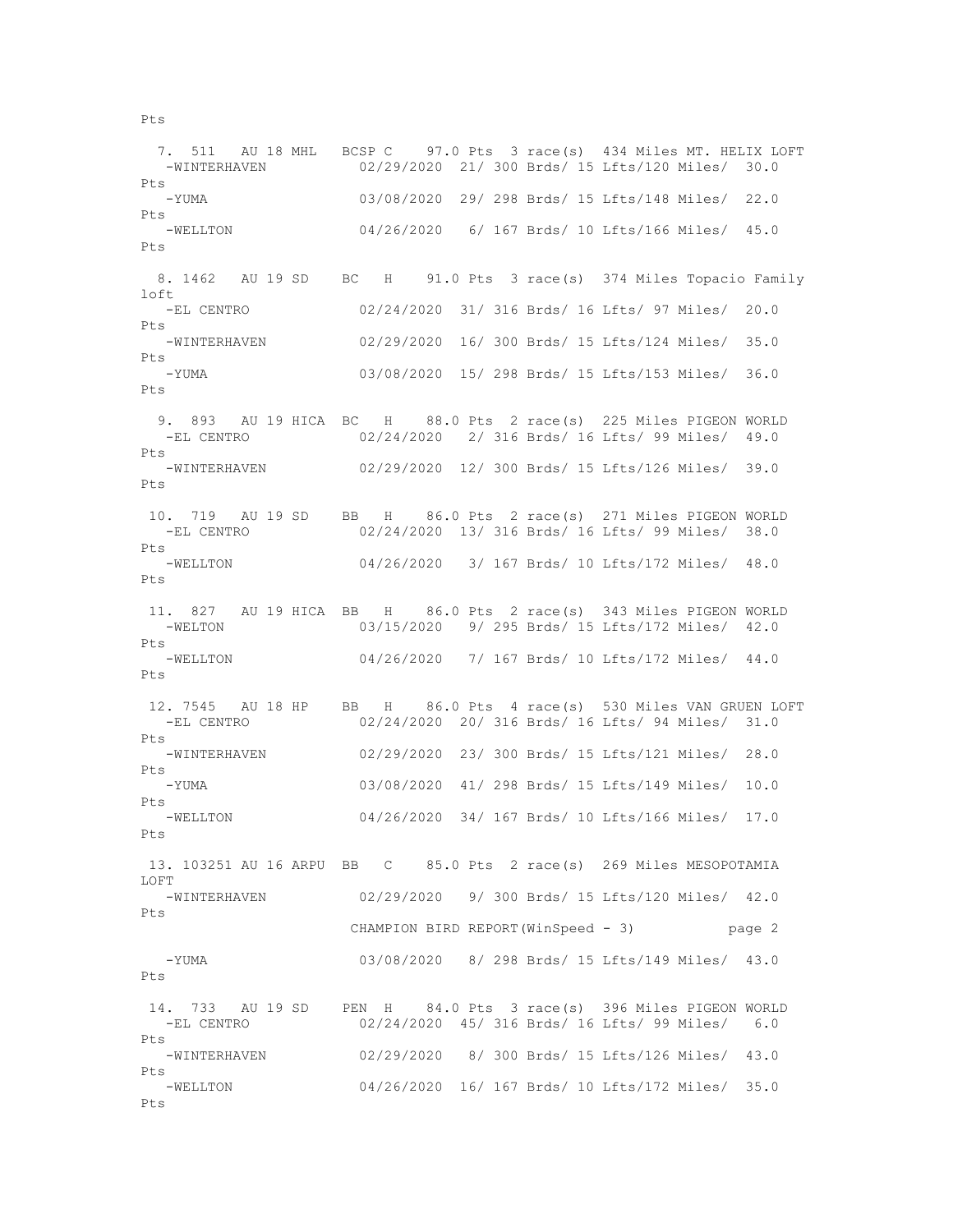15. 548 AU 19 SDM BB H 83.0 Pts 3 race(s) 362 Miles MESOPOTAMIA  $L$ OFT -EL CENTRO 02/24/2020 27/ 316 Brds/ 16 Lfts/ 93 Miles/ 24.0 Pts -WINTERHAVEN 02/29/2020 37/ 300 Brds/ 15 Lfts/120 Miles/ 14.0 Pts -YUMA 03/08/2020 6/ 298 Brds/ 15 Lfts/149 Miles/ 45.0 Pts 16. 701 AU 19 SD BB H 79.0 Pts 3 race(s) 497 Miles PIGEON WORLD -YUMA 03/08/2020 11/ 298 Brds/ 15 Lfts/154 Miles/ 40.0  $P_{\text{t}}$ s -WELTON 03/15/2020 46/ 295 Brds/ 15 Lfts/172 Miles/ 5.0 Pts -WELLTON 04/26/2020 17/ 167 Brds/ 10 Lfts/172 Miles/ 34.0 Pts 17. 1418 AU 19 SD BB C 79.0 Pts 3 race(s) 374 Miles Topacio Family  $1 \cap f$ <sup> $+$ </sup> -EL CENTRO 02/24/2020 26/ 316 Brds/ 16 Lfts/ 97 Miles/ 25.0 Pts -WINTERHAVEN 02/29/2020 3/ 300 Brds/ 15 Lfts/124 Miles/ 48.0 Pts -YUMA 03/08/2020 45/ 298 Brds/ 15 Lfts/153 Miles/ 6.0 Pts 18. 461 AU 19 SDM BC H 78.0 Pts 2 race(s) 267 Miles Topacio Family loft -EL CENTRO 02/24/2020 10/ 316 Brds/ 16 Lfts/ 97 Miles/ 41.0 Pts -WELTON 03/15/2020 14/ 295 Brds/ 15 Lfts/170 Miles/ 37.0 Pts 19. 882 AU 19 HICA BB H 76.0 Pts 3 race(s) 452 Miles PIGEON WORLD -WINTERHAVEN 02/29/2020 30/ 300 Brds/ 15 Lfts/126 Miles/ 21.0 Pts -YUMA 03/08/2020 39/ 298 Brds/ 15 Lfts/154 Miles/ 12.0 Pts -WELTON 03/15/2020 8/ 295 Brds/ 15 Lfts/172 Miles/ 43.0 Pts 20. 1427 AU 19 SD BB C 75.0 Pts 3 race(s) 447 Miles Topacio Family loft<br>-WINTERHAVEN 02/29/2020 34/ 300 Brds/ 15 Lfts/124 Miles/ 17.0 Pts -YUMA 03/08/2020 40/ 298 Brds/ 15 Lfts/153 Miles/ 11.0 Pts -WELTON 03/15/2020 4/ 295 Brds/ 15 Lfts/170 Miles/ 47.0 Pts 21. 1425 AU 19 SD H 74.0 Pts 2 race(s) 222 Miles Topacio Family loft -EL CENTRO 02/24/2020 11/ 316 Brds/ 16 Lfts/ 97 Miles/ 40.0 Pts -WINTERHAVEN 02/29/2020 17/ 300 Brds/ 15 Lfts/124 Miles/ 34.0 Pts 22. 1429 AU 19 SD BC C 73.0 Pts 2 race(s) 250 Miles Topacio Family loft -EL CENTRO 02/24/2020 4/ 316 Brds/ 16 Lfts/ 97 Miles/ 47.0 Pts -YUMA 03/08/2020 25/ 298 Brds/ 15 Lfts/153 Miles/ 26.0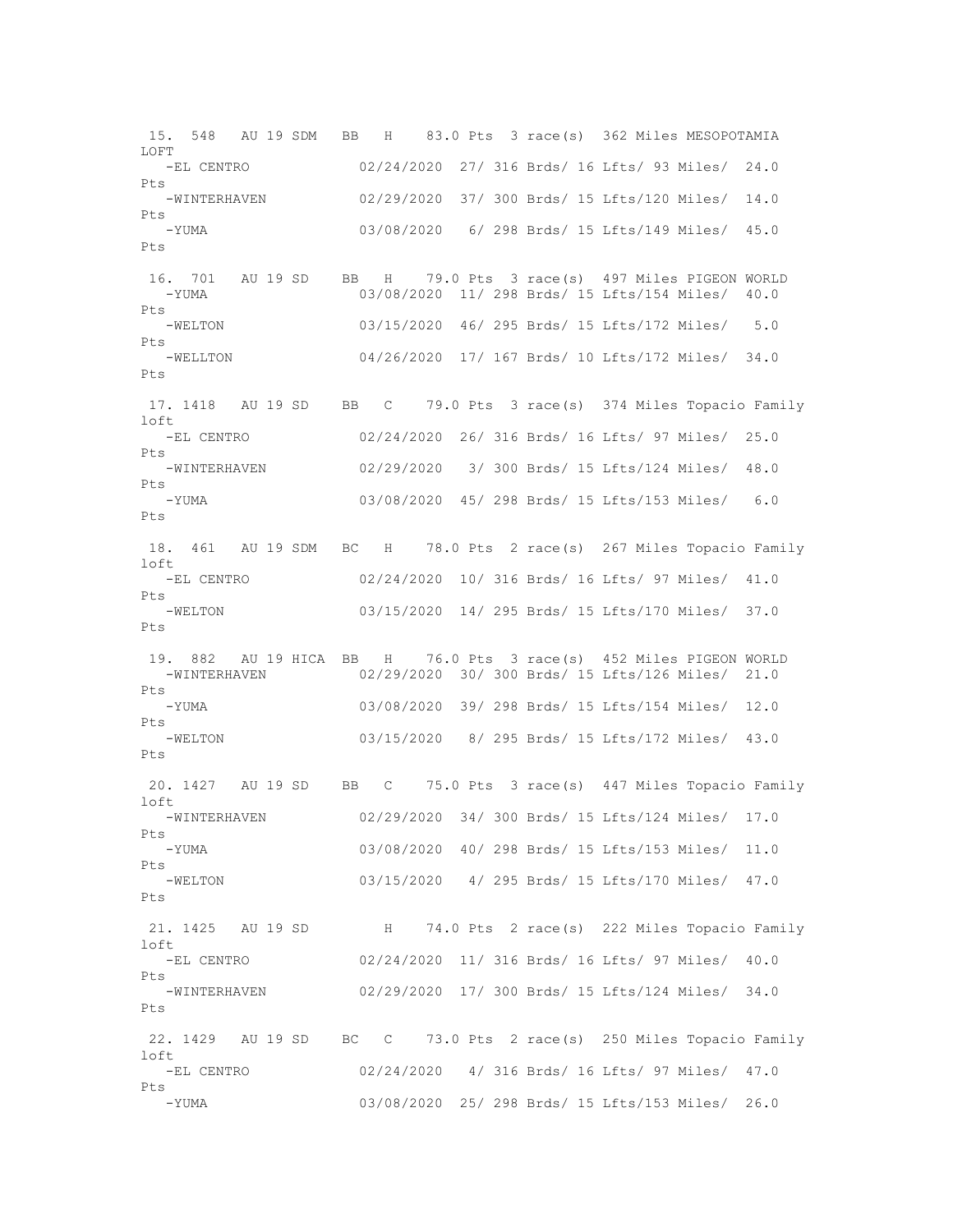23. 335 AU 19 SDM BB H 72.0 Pts 2 race(s) 225 Miles PIGEON WORLD -EL CENTRO 02/24/2020 17/ 316 Brds/ 16 Lfts/ 99 Miles/ 34.0 Pts -WINTERHAVEN 02/29/2020 13/ 300 Brds/ 15 Lfts/126 Miles/ 38.0 Pts 24. 727 AU 19 MHL BB H 72.0 Pts 2 race(s) 268 Miles MT. HELIX LOFT -WINTERHAVEN 02/29/2020 28/ 300 Brds/ 15 Lfts/120 Miles/ 23.0 Pts -YUMA 03/08/2020 2/ 298 Brds/ 15 Lfts/148 Miles/ 49.0  $P_{\text{f}}$ s 25. 824 AU 18 SBRP BC H 71.0 Pts 2 race(s) 264 Miles TRIPLE CROWN CLASSIC -EL CENTRO 02/24/2020 25/ 316 Brds/ 16 Lfts/ 96 Miles/ 26.0 Pts -WELTON 03/15/2020 6/ 295 Brds/ 15 Lfts/168 Miles/ 45.0  $P_{\text{t}}$ s 26. 11455 AU 19 ARPU BLSP C 69.0 Pts 2 race(s) 315 Miles MESOPOTAMIA LOFT -YUMA 03/08/2020 4/ 298 Brds/ 15 Lfts/149 Miles/ 47.0 Pts -WELTON 03/15/2020 29/ 295 Brds/ 15 Lfts/166 Miles/ 22.0 Pts 27. 1961 AU 19 VANG PENC H 68.0 Pts 2 race(s) 215 Miles VAN GRUEN LOFT -EL CENTRO 02/24/2020 14/ 316 Brds/ 16 Lfts/ 94 Miles/ 37.0 Pts -WINTERHAVEN 02/29/2020 20/ 300 Brds/ 15 Lfts/121 Miles/ 31.0 Pts 28. 542 AU 19 SDM DCWF H 66.0 Pts 2 race(s) 269 Miles MESOPOTAMIA LOFT<br>-WINTERHAVEN 02/29/2020 31/ 300 Brds/ 15 Lfts/120 Miles/ 20.0 Pts CHAMPION BIRD REPORT(WinSpeed - 3) page 3 -YUMA 03/08/2020 5/ 298 Brds/ 15 Lfts/149 Miles/ 46.0 Pts 29. 570 AU 19 SD BC H 64.0 Pts 2 race(s) 319 Miles TRIPLE CROWN CLASSIC -YUMA 03/08/2020 31/ 298 Brds/ 15 Lfts/151 Miles/ 20.0 Pts -WELTON 03/15/2020 7/ 295 Brds/ 15 Lfts/168 Miles/ 44.0 Pts 30. 796 AU 19 SD BB H 64.0 Pts 3 race(s) 452 Miles PIGEON WORLD -WINTERHAVEN 02/29/2020 35/ 300 Brds/ 15 Lfts/126 Miles/ 16.0 Pts -YUMA 03/08/2020 43/ 298 Brds/ 15 Lfts/154 Miles/ 8.0 Pts -WELTON 03/15/2020 11/ 295 Brds/ 15 Lfts/172 Miles/ 40.0 Pts 31. 27956 AU 19 JEDD BB C 64.0 Pts 2 race(s) 217 Miles MILESTONE LOFT -EL CENTRO 02/24/2020 28/ 316 Brds/ 16 Lfts/ 95 Miles/ 23.0 Pts -WINTERHAVEN 02/29/2020 10/ 300 Brds/ 15 Lfts/122 Miles/ 41.0 Pts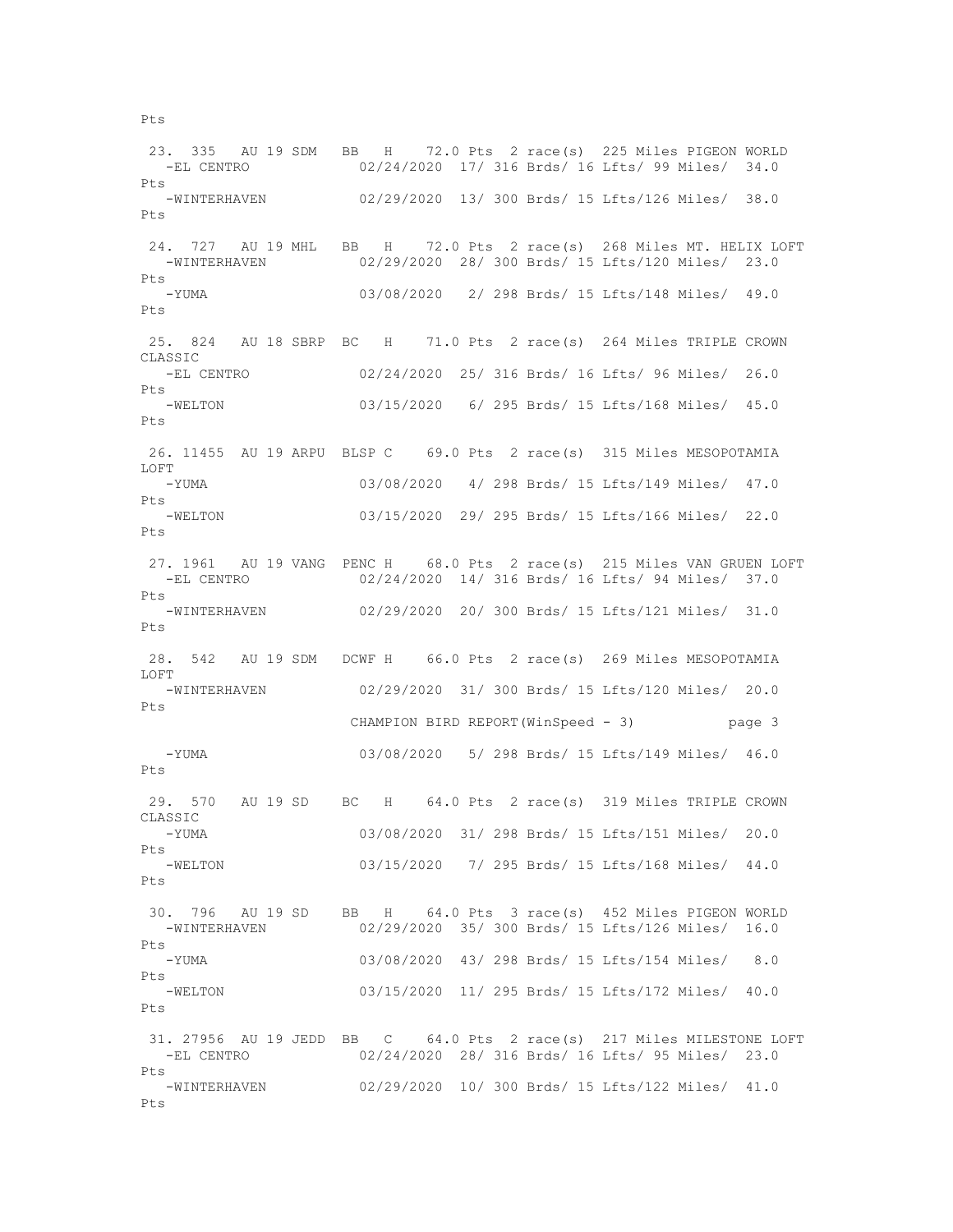32. 567 AU 19 SDM BB C 62.0 Pts 2 race(s) 323 Miles Topacio Family  $1 \cap f$  -YUMA 03/08/2020 23/ 298 Brds/ 15 Lfts/153 Miles/ 28.0 Pts -WELTON 03/15/2020 17/ 295 Brds/ 15 Lfts/170 Miles/ 34.0 Pts 33. 1448 AU 19 SD BB H 58.0 Pts 2 race(s) 323 Miles Topacio Family  $1$  of  $t$  -YUMA 03/08/2020 18/ 298 Brds/ 15 Lfts/153 Miles/ 33.0 Pts -WELLTON 04/26/2020 26/ 167 Brds/ 10 Lfts/170 Miles/ 25.0 Pts 34. 806 AU 19 MHL BC H 56.0 Pts 2 race(s) 286 Miles MT. HELIX LOFT -WINTERHAVEN 02/29/2020 27/ 300 Brds/ 15 Lfts/120 Miles/ 24.0 Pts -WELTON 03/15/2020 19/ 295 Brds/ 15 Lfts/166 Miles/ 32.0  $P_{\text{f}}$ s 35. 464 AU 19 SDM BBSP H 52.0 Pts 2 race(s) 270 Miles VAN GRUEN LOFT -WINTERHAVEN 02/29/2020 22/ 300 Brds/ 15 Lfts/121 Miles/ 29.0 Pts -YUMA 03/08/2020 28/ 298 Brds/ 15 Lfts/149 Miles/ 23.0 Pts 36. 2028 AU 19 VANG BBSP H 51.0 Pts 2 race(s) 243 Miles VAN GRUEN LOFT 02/24/2020 19/ 316 Brds/ 16 Lfts/ 94 Miles/ 32.0 Pts -YUMA 03/08/2020 32/ 298 Brds/ 15 Lfts/149 Miles/ 19.0 Pts 37. 775 AU 19 SD BB H 50.0 Pts 1 race(s) 126 Miles PIGEON WORLD 02/29/2020 1/ 300 Brds/ 15 Lfts/126 Miles/ 50.0 Pts 38. 943 AU 18 VG BBWF C 50.0 Pts 1 race(s) 166 Miles VAN GRUEN LOFT -WELTON 03/15/2020 1/ 295 Brds/ 15 Lfts/166 Miles/ 50.0  $P_{\text{t}}$ s 39. 957 AU 18 SD BB H 50.0 Pts 1 race(s) 172 Miles PIGEON WORLD 04/26/2020 1/ 167 Brds/ 10 Lfts/172 Miles/ 50.0  $P + g$  40. 302 AU 19 SDM BB H 49.0 Pts 1 race(s) 172 Miles PIGEON WORLD -WELLTON 04/26/2020 2/ 167 Brds/ 10 Lfts/172 Miles/ 49.0 Pts 41. 469 AU 19 SDM BC H 49.0 Pts 1 race(s) 166 Miles VAN GRUEN LOFT -WELTON 03/15/2020 2/ 295 Brds/ 15 Lfts/166 Miles/ 49.0 Pts 42. 233 AU 18 SDM GRIZ H 48.0 Pts 2 race(s) 294 Miles Topacio Family loft<br>-WINTERHAVEN 02/29/2020 39/ 300 Brds/ 15 Lfts/124 Miles/ 12.0 Pts -WELTON 03/15/2020 15/ 295 Brds/ 15 Lfts/170 Miles/ 36.0 Pts 43. 489 AU 19 SDM BBSP H 48.0 Pts 1 race(s) 166 Miles VAN GRUEN LOFT<br>-WELTON 03/15/2020 3/ 295 Brds/ 15 Lfts/166 Miles/ 48.0 03/15/2020 3/ 295 Brds/ 15 Lfts/166 Miles/ 48.0 Pts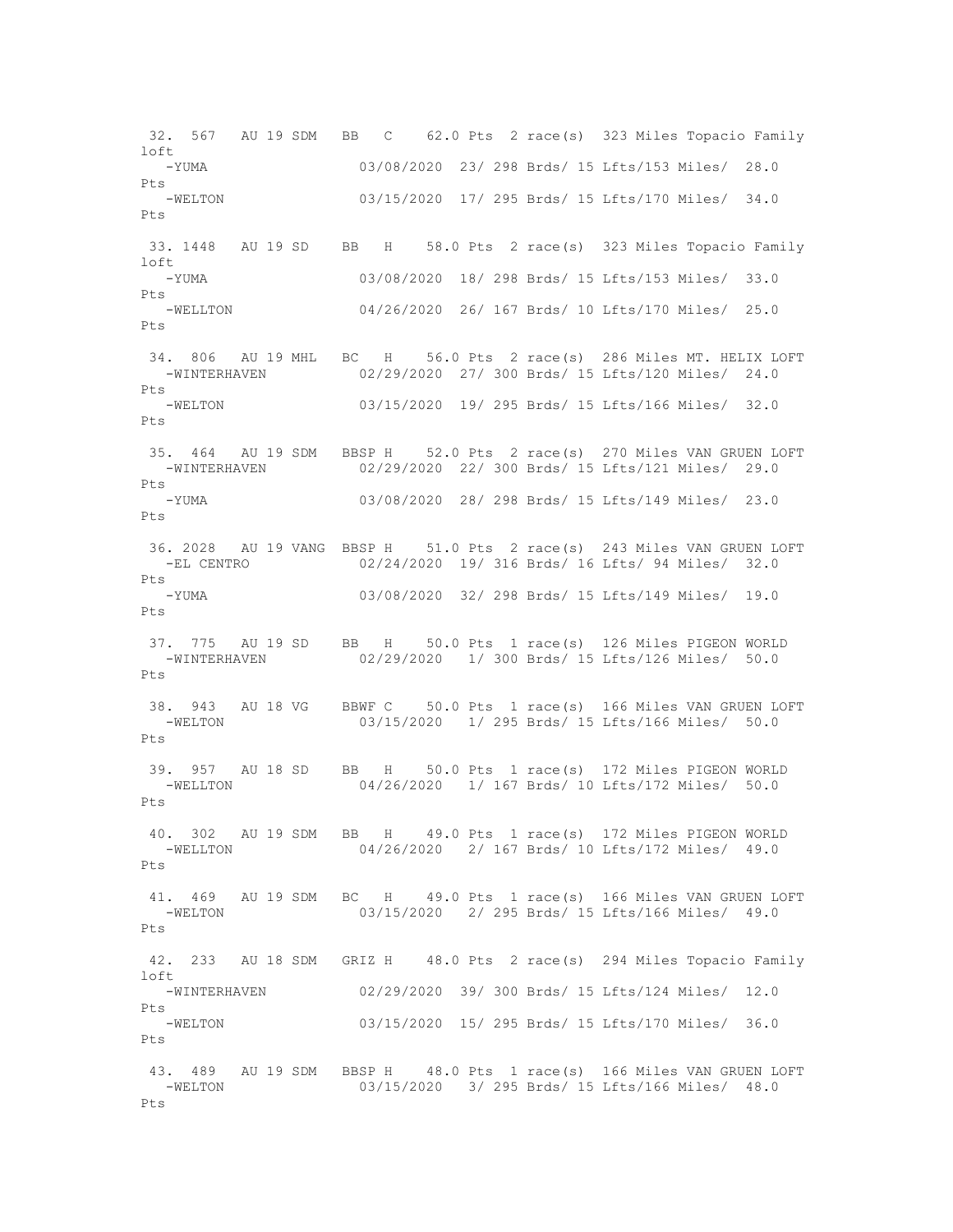44. 719 AU 19 MHL BB H 48.0 Pts 1 race(s) 148 Miles MT. HELIX LOFT -YUMA 03/08/2020 3/ 298 Brds/ 15 Lfts/148 Miles/ 48.0 Pts 45. 764 AU 19 SD BB H 48.0 Pts 1 race(s) 99 Miles PIGEON WORLD 02/24/2020 3/ 316 Brds/ 16 Lfts/ 99 Miles/ 48.0  $P_{\text{max}}$  46. 1452 AU 19 SD BB C 48.0 Pts 2 race(s) 250 Miles Topacio Family loft -EL CENTRO 02/24/2020 30/ 316 Brds/ 16 Lfts/ 97 Miles/ 21.0  $P + g$  -YUMA 03/08/2020 24/ 298 Brds/ 15 Lfts/153 Miles/ 27.0 Pts CHAMPION BIRD REPORT(WinSpeed - 3) page 4 47. 658 AU 18 MHL SLAT C 47.0 Pts 1 race(s) 166 Miles MT. HELIX LOFT<br>-WELLTON 04/26/2020 4/167 Brds/10 Lfts/166 Miles/ 47.0 04/26/2020 4/ 167 Brds/ 10 Lfts/166 Miles/ 47.0 Pts 48. 28 AU 19 SDM DCPD H 46.0 Pts 1 race(s) 170 Miles KURD LOFT -WELLTON 04/26/2020 5/ 167 Brds/ 10 Lfts/170 Miles/ 46.0 Pts 49. 1085 AU 18 SD BB C 46.0 Pts 2 race(s) 272 Miles MILESTONE LOFT -WINTERHAVEN 02/29/2020 49/ 300 Brds/ 15 Lfts/122 Miles/ 2.0 Pts -YUMA 03/08/2020 7/ 298 Brds/ 15 Lfts/150 Miles/ 44.0 Pts 50. 1459 AU 19 SD BBSP C 46.0 Pts 1 race(s) 97 Miles Topacio Family loft 02/24/2020 5/ 316 Brds/ 16 Lfts/ 97 Miles/ 46.0 Pts 51. 11326 AU 19 ARPU DC C 45.0 Pts 1 race(s) 120 Miles MESOPOTAMIA LOFT -WINTERHAVEN 02/29/2020 6/ 300 Brds/ 15 Lfts/120 Miles/ 45.0 Pts 52. 1458 AU 19 SD BB C 45.0 Pts 1 race(s) 97 Miles Topacio Family loft<br>-EL CENTRO 02/24/2020 6/ 316 Brds/ 16 Lfts/ 97 Miles/ 45.0 Pts 53. 11484 AU 19 ARPU RC C 44.0 Pts 1 race(s) 120 Miles MESOPOTAMIA LOFT -WINTERHAVEN 02/29/2020 7/ 300 Brds/ 15 Lfts/120 Miles/ 44.0 Pts 54. 11496 AU 19 ARPU BB H 42.0 Pts 1 race(s) 149 Miles MESOPOTAMIA LOFT -YUMA 03/08/2020 9/ 298 Brds/ 15 Lfts/149 Miles/ 42.0 Pts 55. 1503 AU 18 SD DC H 42.0 Pts 1 race(s) 170 Miles KURD LOFT -WELLTON 04/26/2020 9/ 167 Brds/ 10 Lfts/170 Miles/ 42.0 Pts 56. 598 AU 17 SD BB H 41.0 Pts 2 race(s) 322 Miles KURD LOFT -YUMA 03/08/2020 27/ 298 Brds/ 15 Lfts/152 Miles/ 24.0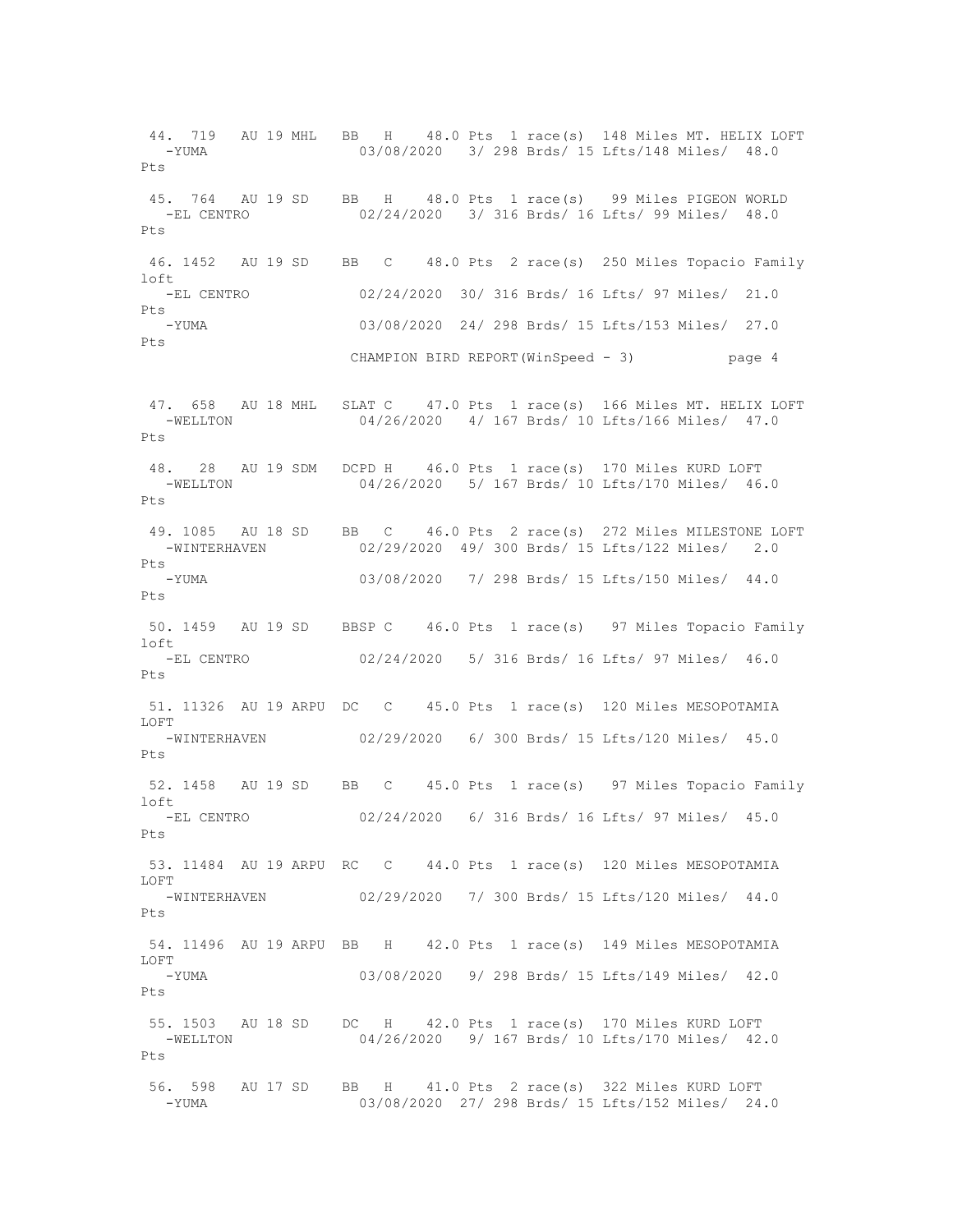Pts<br>-WELTON 03/15/2020 34/ 295 Brds/ 15 Lfts/170 Miles/ 17.0 Pts 57. 714 AU 19 SD BB C 41.0 Pts 1 race(s) 154 Miles PIGEON WORLD -YUMA 03/08/2020 10/ 298 Brds/ 15 Lfts/154 Miles/ 41.0 Pts 58. 718 AU 19 MHL BC H 41.0 Pts 2 race(s) 259 Miles MT. HELIX LOFT -EL CENTRO 02/24/2020 37/ 316 Brds/ 16 Lfts/ 93 Miles/ 14.0 Pts -WELTON 03/15/2020 24/ 295 Brds/ 15 Lfts/166 Miles/ 27.0  $P_{\text{f}}$ s 59. 795 AU 19 SD BB H 41.0 Pts 1 race(s) 172 Miles PIGEON WORLD -WELTON 03/15/2020 10/ 295 Brds/ 15 Lfts/172 Miles/ 41.0 Pts 60. 44566 AU 19 ARPU BBWF H 41.0 Pts 1 race(s) 168 Miles MILESTONE LOFT<br>-WELLTON 04/26/2020 10/167 Brds/10 Lfts/168 Miles/ 41.0 04/26/2020 10/ 167 Brds/ 10 Lfts/168 Miles/ 41.0 Pts 61. 17 AU 19 SD BB H 40.0 Pts 1 race(s) 170 Miles KURD LOFT -WELLTON 04/26/2020 11/ 167 Brds/ 10 Lfts/170 Miles/ 40.0 Pts 62. 11495 AU 19 ARPU BB H 40.0 Pts 1 race(s) 120 Miles MESOPOTAMIA LOFT -WINTERHAVEN 02/29/2020 11/ 300 Brds/ 15 Lfts/120 Miles/ 40.0  $P_{\text{max}}$  63. 174 AU 18 SDM BC H 39.0 Pts 1 race(s) 154 Miles PIGEON WORLD 03/08/2020 12/ 298 Brds/ 15 Lfts/154 Miles/ 39.0 Pts 64. 213 AU 18 SD BB H 39.0 Pts 1 race(s) 169 Miles RED STAR LOFT 03/15/2020 12/ 295 Brds/ 15 Lfts/169 Miles/ 39.0  $P_{\text{t}}$ s 65. 531 AU 19 SDM BC C 39.0 Pts 1 race(s) 166 Miles MESOPOTAMIA LOFT -WELLTON 04/26/2020 12/ 167 Brds/ 10 Lfts/166 Miles/ 39.0 Pts 66. 701 AU 19 HICA BC C 38.0 Pts 1 race(s) 154 Miles PIGEON WORLD -YUMA 03/08/2020 13/ 298 Brds/ 15 Lfts/154 Miles/ 38.0 Pts 67. 773 AU 19 MHL BBSP H 38.0 Pts 1 race(s) 166 Miles MT. HELIX LOFT 04/26/2020 13/ 167 Brds/ 10 Lfts/166 Miles/ 38.0 Pts CHAMPION BIRD REPORT(WinSpeed - 3) page 5 68. 1648 AU 19 SD BC H 38.0 Pts 1 race(s) 169 Miles RED STAR LOFT 03/15/2020 13/ 295 Brds/ 15 Lfts/169 Miles/ 38.0 Pts 69. 847 AU 19 HICA DC H 37.0 Pts 2 race(s) 225 Miles PIGEON WORLD -EL CENTRO 02/24/2020 47/ 316 Brds/ 16 Lfts/ 99 Miles/ 4.0 Pts -WINTERHAVEN 02/29/2020 18/ 300 Brds/ 15 Lfts/126 Miles/ 33.0 Pts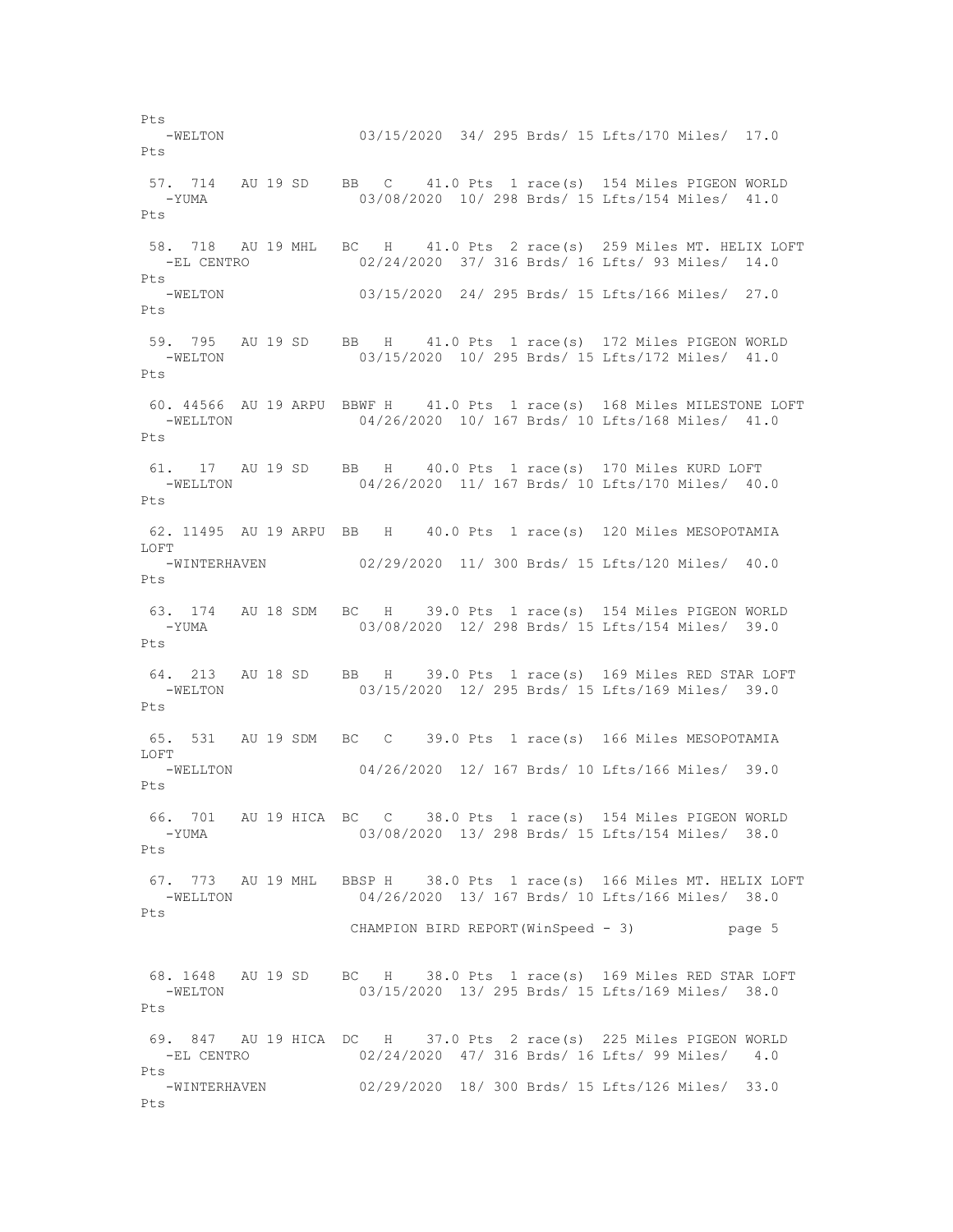70. 11454 AU 19 ARPU BBWF H 37.0 Pts 1 race(s) 149 Miles MESOPOTAMIA  $L$ OFT -YUMA 03/08/2020 14/ 298 Brds/ 15 Lfts/149 Miles/ 37.0 Pts 71. 27998 AU 19 JEDD BB H 37.0 Pts 1 race(s) 168 Miles MILESTONE LOFT -WELLTON 04/26/2020 14/ 167 Brds/ 10 Lfts/168 Miles/ 37.0 Pts 72. 586 AU 18 SD DC H 36.0 Pts 1 race(s) 170 Miles KURD LOFT -WELLTON 04/26/2020 15/ 167 Brds/ 10 Lfts/170 Miles/ 36.0  $P_{\text{t}}$ s 73. 590 AU 19 SDM BCWF C 36.0 Pts 1 race(s) 94 Miles VAN GRUEN LOFT -EL CENTRO 02/24/2020 15/ 316 Brds/ 16 Lfts/ 94 Miles/ 36.0 Pts 74. 1424 AU 19 SD BB C 36.0 Pts 2 race(s) 250 Miles Topacio Family  $ln 6t$  -EL CENTRO 02/24/2020 29/ 316 Brds/ 16 Lfts/ 97 Miles/ 22.0 Pts -YUMA 03/08/2020 37/ 298 Brds/ 15 Lfts/153 Miles/ 14.0 Pts 75. 280 AU 18 SDM BB H 35.0 Pts 1 race(s) 152 Miles KURD LOFT -YUMA 03/08/2020 16/ 298 Brds/ 15 Lfts/152 Miles/ 35.0 Pts 76. 1938 AU 19 VANG BC C 35.0 Pts 1 race(s) 94 Miles VAN GRUEN LOFT -EL CENTRO 02/24/2020 16/ 316 Brds/ 16 Lfts/ 94 Miles/ 35.0 Pts 77. 84521 AU 18 ARPU BLK H 35.0 Pts 1 race(s) 174 Miles TROLLEY TRACKS LOFT 03/15/2020 16/ 295 Brds/ 15 Lfts/174 Miles/ 35.0 Pts 78. 203 AU 17 SDM BBSP H 34.0 Pts 2 race(s) 276 Miles KURD LOFT -WINTERHAVEN 02/29/2020 42/ 300 Brds/ 15 Lfts/124 Miles/ 9.0 Pts -YUMA 03/08/2020 26/ 298 Brds/ 15 Lfts/152 Miles/ 25.0 Pts 79. 346 AU 19 SDM BB C 34.0 Pts 1 race(s) 152 Miles LULUS LOFT -YUMA 03/08/2020 17/ 298 Brds/ 15 Lfts/152 Miles/ 34.0 Pts 80. 497 AU 17 MHL BB H 33.0 Pts 2 race(s) 314 Miles MT. HELIX LOFT<br>03/08/2020 44/ 298 Brds/ 15 Lfts/148 Miles/ 7.0 03/08/2020 44/ 298 Brds/ 15 Lfts/148 Miles/ 7.0 Pts -WELLTON 04/26/2020 25/ 167 Brds/ 10 Lfts/166 Miles/ 26.0 Pts 81. 726 AU 19 SD BB H 33.0 Pts 1 race(s) 172 Miles PIGEON WORLD<br>-WELLTON 04/26/2020 18/167 Brds/10 Lfts/172 Miles/ 33.0 04/26/2020 18/ 167 Brds/ 10 Lfts/172 Miles/ 33.0 Pts 82. 7542 AU 18 HP BB H 33.0 Pts 1 race(s) 94 Miles VAN GRUEN LOFT 02/24/2020 18/ 316 Brds/ 16 Lfts/ 94 Miles/ 33.0 Pts 83. 863 AU 18 VG BBSP H 32.0 Pts 1 race(s) 166 Miles VAN GRUEN LOFT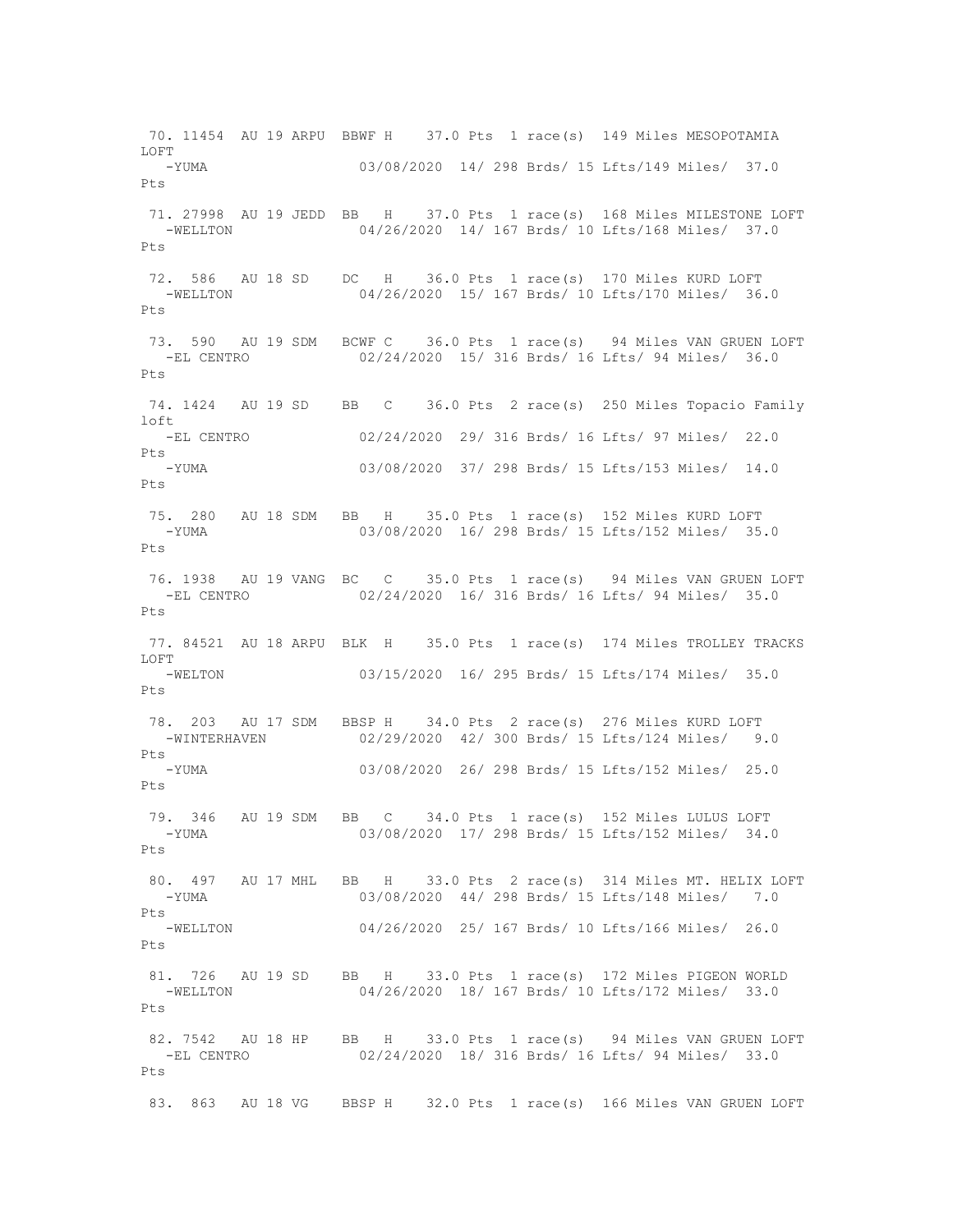-WELLTON 04/26/2020 19/ 167 Brds/ 10 Lfts/166 Miles/ 32.0 Pts 84. 11380 AU 19 ARPU BB H 32.0 Pts 1 race(s) 120 Miles MESOPOTAMIA LOFT<br>-WINTERHAVEN 02/29/2020 19/ 300 Brds/ 15 Lfts/120 Miles/ 32.0 Pts 85. 52008 AU 19 AA BB H 32.0 Pts 1 race(s) 150 Miles MILESTONE LOFT -YUMA 03/08/2020 19/ 298 Brds/ 15 Lfts/150 Miles/ 32.0 Pts 86. 201 AU 19 SD BB H 31.0 Pts 2 race(s) 318 Miles MILESTONE LOFT -YUMA 03/08/2020 47/ 298 Brds/ 15 Lfts/150 Miles/ 4.0 Pts<br>-WELLTON 04/26/2020 24/ 167 Brds/ 10 Lfts/168 Miles/ 27.0 Pts 87. 450 AU 19 SDM BC H 31.0 Pts 1 race(s) 169 Miles LULUS LOFT<br>-WELTON 03/15/2020 20/295 Brds/ 15 Lfts/169 Miles/ 31 0 03/15/2020 20/ 295 Brds/ 15 Lfts/169 Miles/ 31.0 Pts CHAMPION BIRD REPORT(WinSpeed - 3) page 6 88. 11406 AU 19 ARPU BB C 31.0 Pts 1 race(s) 149 Miles MESOPOTAMIA LOFT -YUMA 03/08/2020 20/ 298 Brds/ 15 Lfts/149 Miles/ 31.0  $P_{\text{f}}$ s 89. 1974 AU 19 VANG BBWF H 31.0 Pts 1 race(s) 166 Miles VAN GRUEN LOFT -WELLTON 04/26/2020 20/ 167 Brds/ 10 Lfts/166 Miles/ 31.0 Pts 90. 331 AU 19 SDM BB H 30.0 Pts 1 race(s) 172 Miles PIGEON WORLD -WELLTON 04/26/2020 21/ 167 Brds/ 10 Lfts/172 Miles/ 30.0 Pts 91. 419 AU 19 LFO BC C 30.0 Pts 1 race(s) 96 Miles TRIPLE CROWN CLASSIC<br>-EL CENTRO 02/24/2020 21/ 316 Brds/ 16 Lfts/ 96 Miles/ 30.0 Pts 92. 436 AU 19 SDM BC H 30.0 Pts 1 race(s) 169 Miles LULUS LOFT -WELTON 03/15/2020 21/ 295 Brds/ 15 Lfts/169 Miles/ 30.0 Pts 93. 207 AU 18 SDM BB C 29.0 Pts 1 race(s) 166 Miles MT. HELIX LOFT -WELTON 03/15/2020 22/ 295 Brds/ 15 Lfts/166 Miles/ 29.0 Pts 94. 474 AU 19 SDM BC C 29.0 Pts 1 race(s) 94 Miles VAN GRUEN LOFT -EL CENTRO 02/24/2020 22/ 316 Brds/ 16 Lfts/ 94 Miles/ 29.0 Pts 95. 512 AU 19 SDM BBWF C 28.0 Pts 1 race(s) 166 Miles MT. HELIX LOFT -WELTON 03/15/2020 23/ 295 Brds/ 15 Lfts/166 Miles/ 28.0  $P + g$  96. 831 AU 19 MHL BB H 28.0 Pts 1 race(s) 93 Miles MT. HELIX LOFT -EL CENTRO 02/24/2020 23/ 316 Brds/ 16 Lfts/ 93 Miles/ 28.0 Pts 97. 1356 AU 18 SD BB H 28.0 Pts 1 race(s) 170 Miles KURD LOFT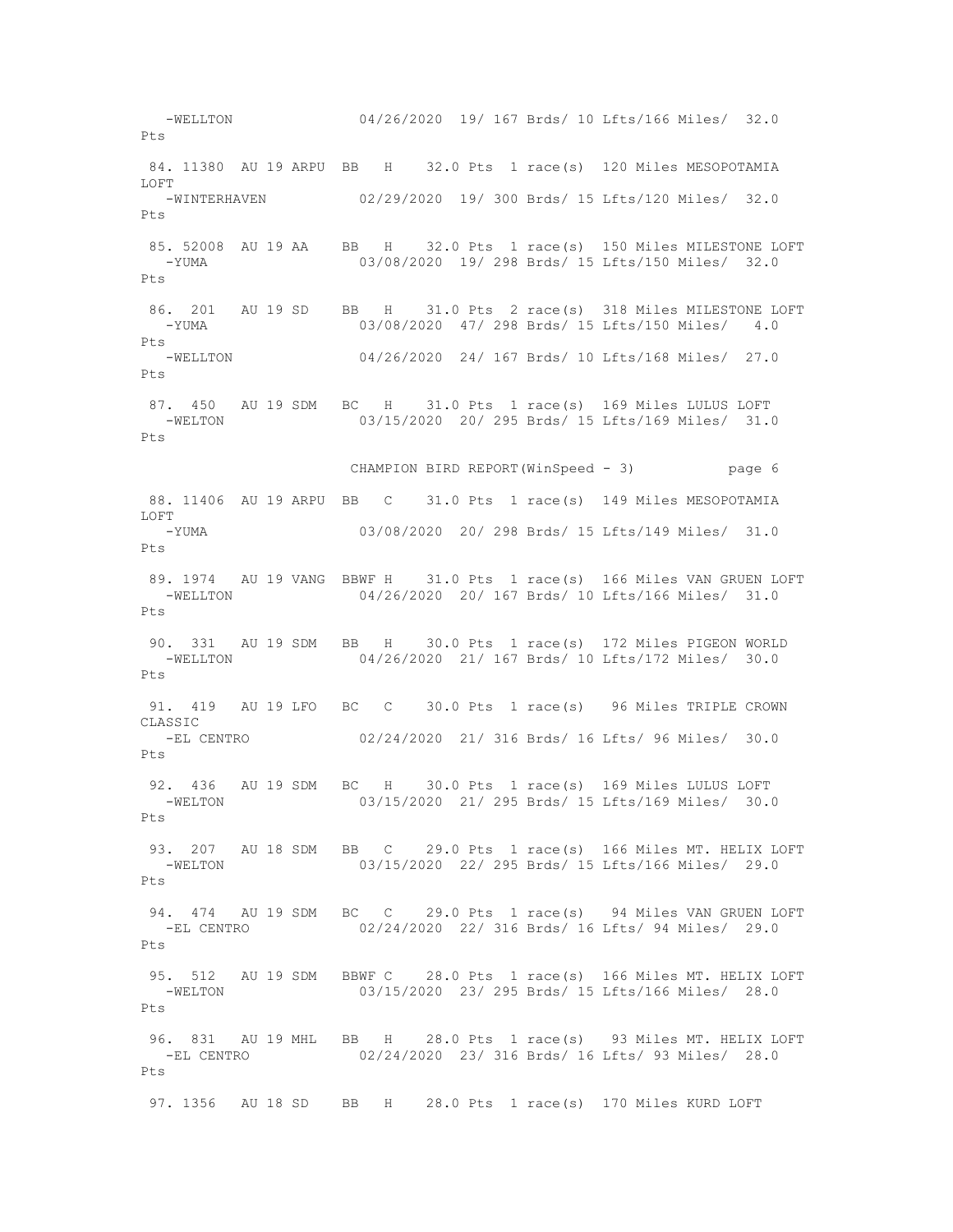-WELLTON 04/26/2020 23/ 167 Brds/ 10 Lfts/170 Miles/ 28.0 Pts 98. 86 AU 19 VITA BB C 27.0 Pts 2 race(s) 246 Miles TRIPLE CROWN CLASSIC -EL CENTRO 02/24/2020 33/ 316 Brds/ 16 Lfts/ 96 Miles/ 18.0 Pts -YUMA 03/08/2020 42/ 298 Brds/ 15 Lfts/151 Miles/ 9.0 Pts 99. 885 AU 19 MHL BB H 27.0 Pts 1 race(s) 93 Miles MT. HELIX LOFT -EL CENTRO 02/24/2020 24/ 316 Brds/ 16 Lfts/ 93 Miles/ 27.0  $P_{\text{t}}$ s 100. 2008 AU 19 VANG BBSP C 27.0 Pts 1 race(s) 121 Miles VAN GRUEN LOFT -WINTERHAVEN 02/29/2020 24/ 300 Brds/ 15 Lfts/121 Miles/ 27.0 Pts 101. 573 AU 19 SDM BBWF H 26.0 Pts 1 race(s) 169 Miles LULUS LOFT<br>-WELTON 03/15/2020 25/ 295 Brds/ 15 Lfts/169 Miles/ 26 0 03/15/2020 25/ 295 Brds/ 15 Lfts/169 Miles/ 26.0 Pts 102. 2038 AU 19 VANG SIL C 26.0 Pts 1 race(s) 121 Miles VAN GRUEN LOFT -WINTERHAVEN 02/29/2020 25/ 300 Brds/ 15 Lfts/121 Miles/ 26.0 Pts 103. 367 AU 19 SDM BB C 25.0 Pts 1 race(s) 169 Miles LULUS LOFT -WELTON 03/15/2020 26/ 295 Brds/ 15 Lfts/169 Miles/ 25.0 Pts 104. 11453 AU 19 ARPU BB C 25.0 Pts 1 race(s) 120 Miles MESOPOTAMIA LOFT -WINTERHAVEN 02/29/2020 26/ 300 Brds/ 15 Lfts/120 Miles/ 25.0 Pts 105. 856 AU 19 HICA BC H 24.0 Pts 2 race(s) 271 Miles PIGEON WORLD 02/24/2020 49/ 316 Brds/ 16 Lfts/ 99 Miles/ 2.0  $P_{\text{t}}$ s -WELLTON 04/26/2020 29/ 167 Brds/ 10 Lfts/172 Miles/ 22.0 Pts 106. 883 AU 19 WEF BC H 24.0 Pts 1 race(s) 170 Miles Topacio Family loft -WELLTON 04/26/2020 27/ 167 Brds/ 10 Lfts/170 Miles/ 24.0 Pts 107. 1995 AU 19 PNA BBPN H 24.0 Pts 1 race(s) 169 Miles LULUS LOFT -WELTON 03/15/2020 27/ 295 Brds/ 15 Lfts/169 Miles/ 24.0 Pts 108. 845 AU 19 SD BB C 23.0 Pts 1 race(s) 169 Miles LULUS LOFT -WELTON 03/15/2020 28/ 295 Brds/ 15 Lfts/169 Miles/ 23.0 Pts 109. 11329 AU 19 ARPU DC H 23.0 Pts 1 race(s) 166 Miles MESOPOTAMIA LOFT CHAMPION BIRD REPORT(WinSpeed - 3) page 7 -WELLTON 04/26/2020 28/ 167 Brds/ 10 Lfts/166 Miles/ 23.0 Pts 110. 310 AU 19 SDM DC H 22.0 Pts 2 race(s) 225 Miles PIGEON WORLD -EL CENTRO 02/24/2020 48/ 316 Brds/ 16 Lfts/ 99 Miles/ 3.0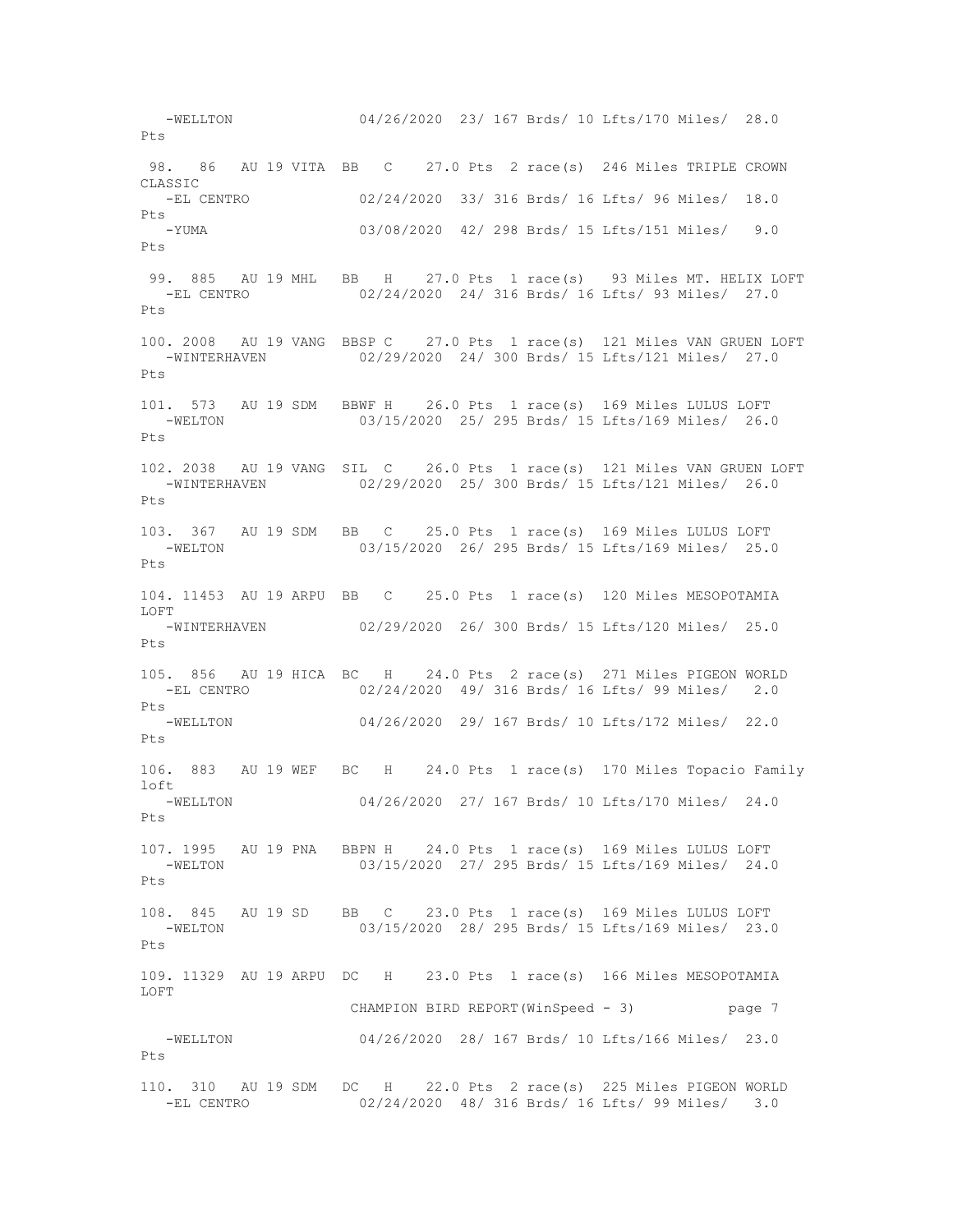-WINTERHAVEN 02/29/2020 32/ 300 Brds/ 15 Lfts/126 Miles/ 19.0 Pts 111. 716 AU 19 HICA BB C 22.0 Pts 1 race(s) 126 Miles PIGEON WORLD -WINTERHAVEN 02/29/2020 29/ 300 Brds/ 15 Lfts/126 Miles/ 22.0 Pts 112. 47 AU 17 SDM BBWF H 21.0 Pts 1 race(s) 152 Miles KURD LOFT -YUMA 03/08/2020 30/ 298 Brds/ 15 Lfts/152 Miles/ 21.0 Pts 113. 546 AU 19 SD BB H 21.0 Pts 1 race(s) 174 Miles TROLLEY TRACKS LOFT -WELTON 03/15/2020 30/ 295 Brds/ 15 Lfts/174 Miles/ 21.0 Pts 114. 1235 AU 18 SD BB H 21.0 Pts 1 race(s) 170 Miles KURD LOFT -WELLTON 04/26/2020 30/ 167 Brds/ 10 Lfts/170 Miles/ 21.0  $P_{\text{t}}$ s 115. 11431 AU 19 ARPU BB H 20.0 Pts 1 race(s) 166 Miles MESOPOTAMIA LOFT -WELTON 03/15/2020 31/ 295 Brds/ 15 Lfts/166 Miles/ 20.0 Pts 116. 27907 AU 19 JEDD BB H 20.0 Pts 2 race(s) 215 Miles SMIB LOFT -EL CENTRO 02/24/2020 36/ 316 Brds/ 16 Lfts/ 94 Miles/ 15.0 Pts -WINTERHAVEN 02/29/2020 46/ 300 Brds/ 15 Lfts/121 Miles/ 5.0 Pts 117. 92 AU 18 MESO DC H 19.0 Pts 1 race(s) 93 Miles MESOPOTAMIA LOFT<br>-EL CENTRO 02/24/2020 32/ 316 Brds/ 16 Lfts/ 93 Miles/ 19.0 Pts 118. 1341 AU 18 SD DC H 19.0 Pts 1 race(s) 170 Miles KURD LOFT -WELLTON 04/26/2020 32/ 167 Brds/ 10 Lfts/170 Miles/ 19.0 Pts 119. 1465 AU 19 SD GRIZ H 19.0 Pts 1 race(s) 170 Miles Topacio Family loft -WELTON 03/15/2020 32/ 295 Brds/ 15 Lfts/170 Miles/ 19.0 Pts 120. 510 AU 19 SDM BB H 18.0 Pts 1 race(s) 166 Miles MT. HELIX LOFT -WELTON 03/15/2020 33/ 295 Brds/ 15 Lfts/166 Miles/ 18.0 Pts 121. 532 AU 18 SD BCWF C 18.0 Pts 1 race(s) 151 Miles TRIPLE CROWN CLASSIC -YUMA 03/08/2020 33/ 298 Brds/ 15 Lfts/151 Miles/ 18.0 Pts 122. 703 AU 19 SD BB H 18.0 Pts 1 race(s) 126 Miles PIGEON WORLD -WINTERHAVEN 02/29/2020 33/ 300 Brds/ 15 Lfts/126 Miles/ 18.0 Pts 123. 2029 AU 19 VANG BBWF H 18.0 Pts 1 race(s) 166 Miles VAN GRUEN LOFT -WELLTON 04/26/2020 33/ 167 Brds/ 10 Lfts/166 Miles/ 18.0 Pts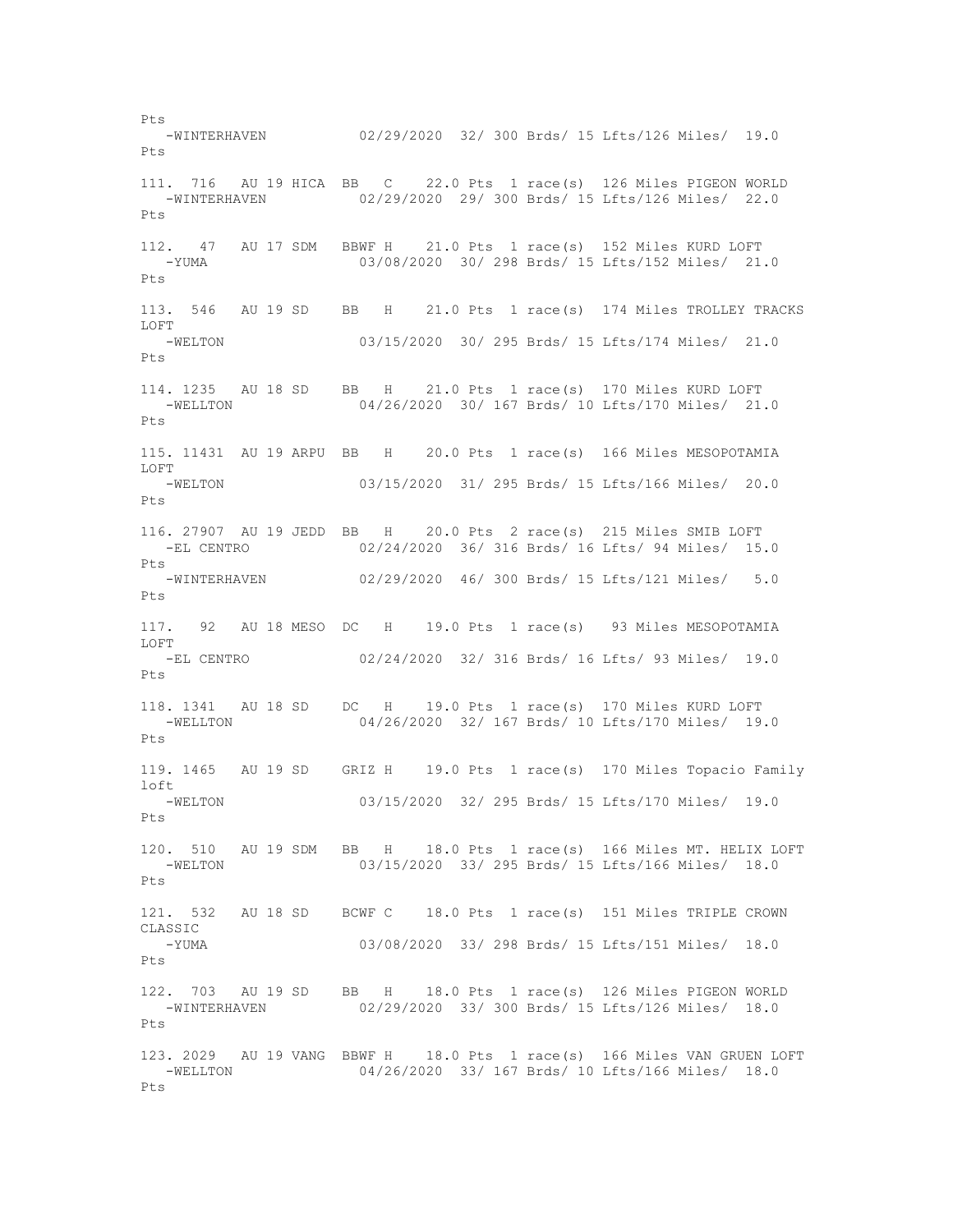124. 53 AU 18 SDM BC H 17.0 Pts 1 race(s) 93 Miles MT. HELIX LOFT 02/24/2020 34/ 316 Brds/ 16 Lfts/ 93 Miles/ 17.0 Pts 125. 543 AU 19 SDM BB C 16.0 Pts 1 race(s) 166 Miles MESOPOTAMIA LOFT -WELTON 03/15/2020 35/ 295 Brds/ 15 Lfts/166 Miles/ 16.0  $P_{\text{max}}$ 126. 11382 AU 19 ARPU DC H 16.0 Pts 1 race(s) 149 Miles MESOPOTAMIA LOFT -YUMA 03/08/2020 35/ 298 Brds/ 15 Lfts/149 Miles/ 16.0  $P_{\text{f}}$ s 127. 1907 AU 19 VANG RC C 16.0 Pts 1 race(s) 94 Miles VAN GRUEN LOFT -EL CENTRO 02/24/2020 35/ 316 Brds/ 16 Lfts/ 94 Miles/ 16.0 Pts 128. 526 AU 17 SD BB H 15.0 Pts 1 race(s) 170 Miles KURD LOFT 03/15/2020 36/ 295 Brds/ 15 Lfts/170 Miles/ 15.0 Pts 129. 891 AU 19 HICA BB C 15.0 Pts 1 race(s) 126 Miles PIGEON WORLD -WINTERHAVEN 02/29/2020 36/ 300 Brds/ 15 Lfts/126 Miles/ 15.0 Pts 130. 7541 AU 18 HP BB H 15.0 Pts 1 race(s) 149 Miles VAN GRUEN LOFT -YUMA 03/08/2020 36/ 298 Brds/ 15 Lfts/149 Miles/ 15.0 Pts CHAMPION BIRD REPORT(WinSpeed - 3) page 8 131. 702 AU 19 MHL BB H 14.0 Pts 1 race(s) 166 Miles MT. HELIX LOFT -WELTON 03/15/2020 37/ 295 Brds/ 15 Lfts/166 Miles/ 14.0  $P+s$ 132. 339 AU 18 SD BBSP H 13.0 Pts 1 race(s) 153 Miles Topacio Family  $1$  of  $t$  -YUMA 03/08/2020 38/ 298 Brds/ 15 Lfts/153 Miles/ 13.0 Pts 133. 538 AU 19 SDM DC H 13.0 Pts 1 race(s) 93 Miles MESOPOTAMIA LOFT -EL CENTRO 02/24/2020 38/ 316 Brds/ 16 Lfts/ 93 Miles/ 13.0 Pts 134. 710 AU 19 MHL CH H 13.0 Pts 1 race(s) 166 Miles MT. HELIX LOFT -WELTON 03/15/2020 38/ 295 Brds/ 15 Lfts/166 Miles/ 13.0 Pts 135. 102273 AU 16 ARPU BB H 13.0 Pts 2 race(s) 322 Miles KURD LOFT -YUMA 03/08/2020 46/ 298 Brds/ 15 Lfts/152 Miles/ 5.0 Pts -WELTON 03/15/2020 43/ 295 Brds/ 15 Lfts/170 Miles/ 8.0  $P_{\text{t}}$ s 136. 11417 AU 19 ARPU BB C 13.0 Pts 1 race(s) 120 Miles MESOPOTAMIA LOFT -WINTERHAVEN 02/29/2020 38/ 300 Brds/ 15 Lfts/120 Miles/ 13.0 Pts 137. 504 AU 19 SDM BB H 12.0 Pts 1 race(s) 166 Miles MT. HELIX LOFT -WELTON 03/15/2020 39/ 295 Brds/ 15 Lfts/166 Miles/ 12.0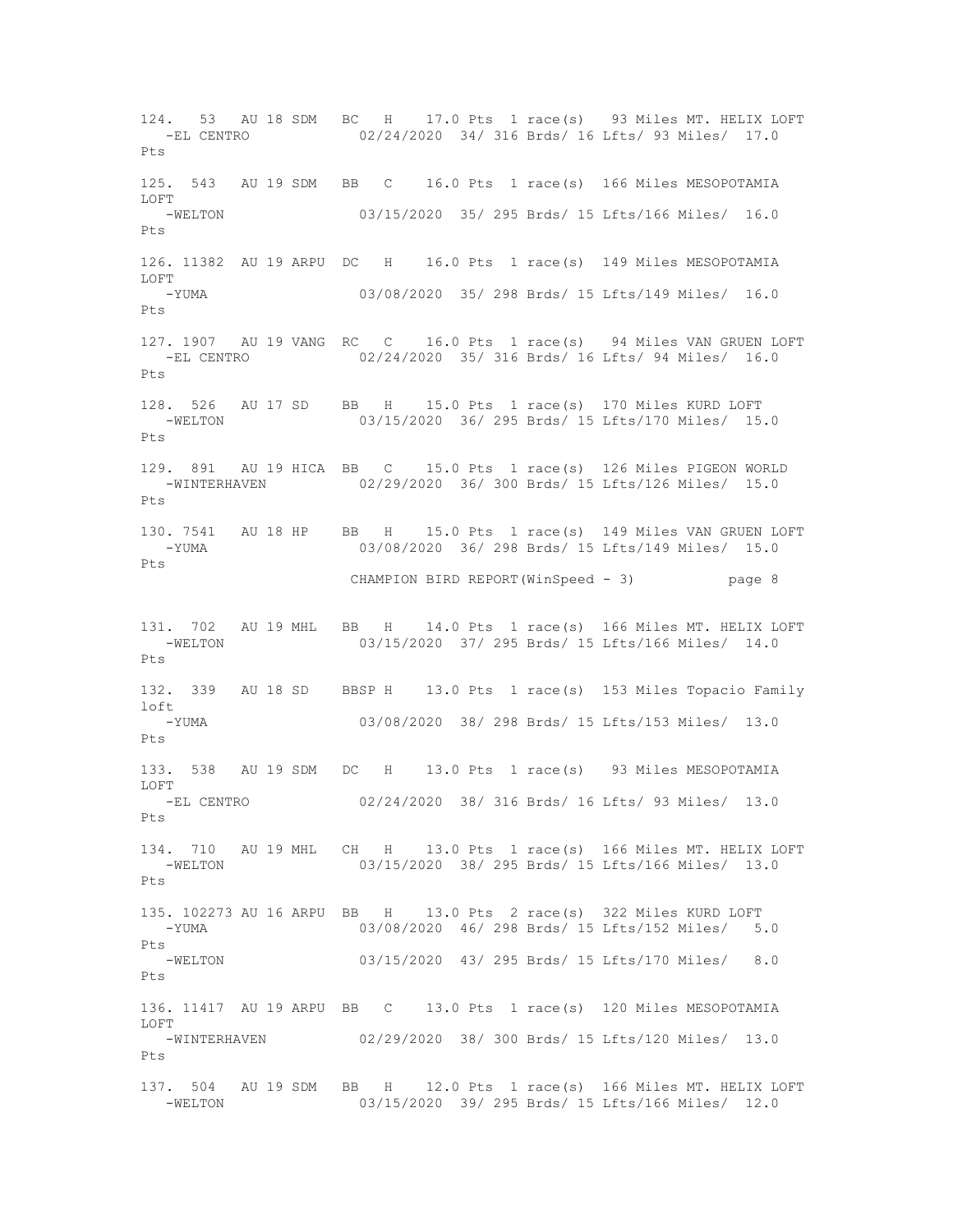138. 539 AU 19 SD BB H 12.0 Pts 1 race(s) 96 Miles TRIPLE CROWN CLASSIC -EL CENTRO 02/24/2020 39/ 316 Brds/ 16 Lfts/ 96 Miles/ 12.0 Pts 139. 817 AU 19 PAL BB H 11.0 Pts 1 race(s) 95 Miles MILESTONE LOFT<br>-EL CENTRO 02/24/2020 40/316 Brds/16 Lfts/95 Miles/11.0 02/24/2020 40/ 316 Brds/ 16 Lfts/ 95 Miles/ 11.0  $P_{\text{t}}$ s 140. 856 AU 19 MHL BB H 11.0 Pts 1 race(s) 166 Miles MT. HELIX LOFT -WELTON 03/15/2020 40/ 295 Brds/ 15 Lfts/166 Miles/ 11.0 Pts 141. 873 AU 19 MHL BB H 11.0 Pts 1 race(s) 120 Miles MT. HELIX LOFT -WINTERHAVEN 02/29/2020 40/ 300 Brds/ 15 Lfts/120 Miles/ 11.0 Pts 142. 503 AU 19 SDM PEN H 10.0 Pts 1 race(s) 166 Miles MT. HELIX LOFT -WELTON 03/15/2020 41/ 295 Brds/ 15 Lfts/166 Miles/ 10.0 Pts 143. 558 AU 18 SD BBWF C 10.0 Pts 1 race(s) 96 Miles TRIPLE CROWN CLASSIC -EL CENTRO 02/24/2020 41/ 316 Brds/ 16 Lfts/ 96 Miles/ 10.0 Pts 144. 1227 AU 18 SD DC H 10.0 Pts 1 race(s) 124 Miles KURD LOFT -WINTERHAVEN 02/29/2020 41/ 300 Brds/ 15 Lfts/124 Miles/ 10.0 Pts 145. 336 AU 19 SDM BBSP C 9.0 Pts 1 race(s) 99 Miles PIGEON WORLD -EL CENTRO 02/24/2020 42/ 316 Brds/ 16 Lfts/ 99 Miles/ 9.0  $P+s$ 146. 884 AU 19 MHL BB H 9.0 Pts 1 race(s) 166 Miles MT. HELIX LOFT -WELTON 03/15/2020 42/ 295 Brds/ 15 Lfts/166 Miles/ 9.0 Pts 147. 445 AU 17 SD BB H 8.0 Pts 1 race(s) 124 Miles KURD LOFT<br>-WINTERHAVEN 02/29/2020 43/ 300 Brds/ 15 Lfts/124 Miles/ 8 02/29/2020 43/ 300 Brds/ 15 Lfts/124 Miles/ 8.0 Pts 148. 762 AU 19 SD BB H 8.0 Pts 1 race(s) 99 Miles PIGEON WORLD -EL CENTRO 02/24/2020 43/ 316 Brds/ 16 Lfts/ 99 Miles/ 8.0 Pts 149. 20 AU 19 SD BBSP H 7.0 Pts 1 race(s) 124 Miles KURD LOFT -WINTERHAVEN 02/29/2020 44/ 300 Brds/ 15 Lfts/124 Miles/ 7.0 Pts 150. 223 AU 18 SDM BB H 7.0 Pts 1 race(s) 170 Miles KURD LOFT -WELTON 03/15/2020 44/ 295 Brds/ 15 Lfts/170 Miles/ 7.0  $P_{\text{t}}$ s 151. 775 AU 18 HICA BC H 7.0 Pts 1 race(s) 99 Miles PIGEON WORLD -EL CENTRO 02/24/2020 44/ 316 Brds/ 16 Lfts/ 99 Miles/ 7.0 Pts 152. 598 AU 19 SDM BB H 6.0 Pts 1 race(s) 172 Miles PIGEON WORLD CHAMPION BIRD REPORT(WinSpeed - 3) page 9